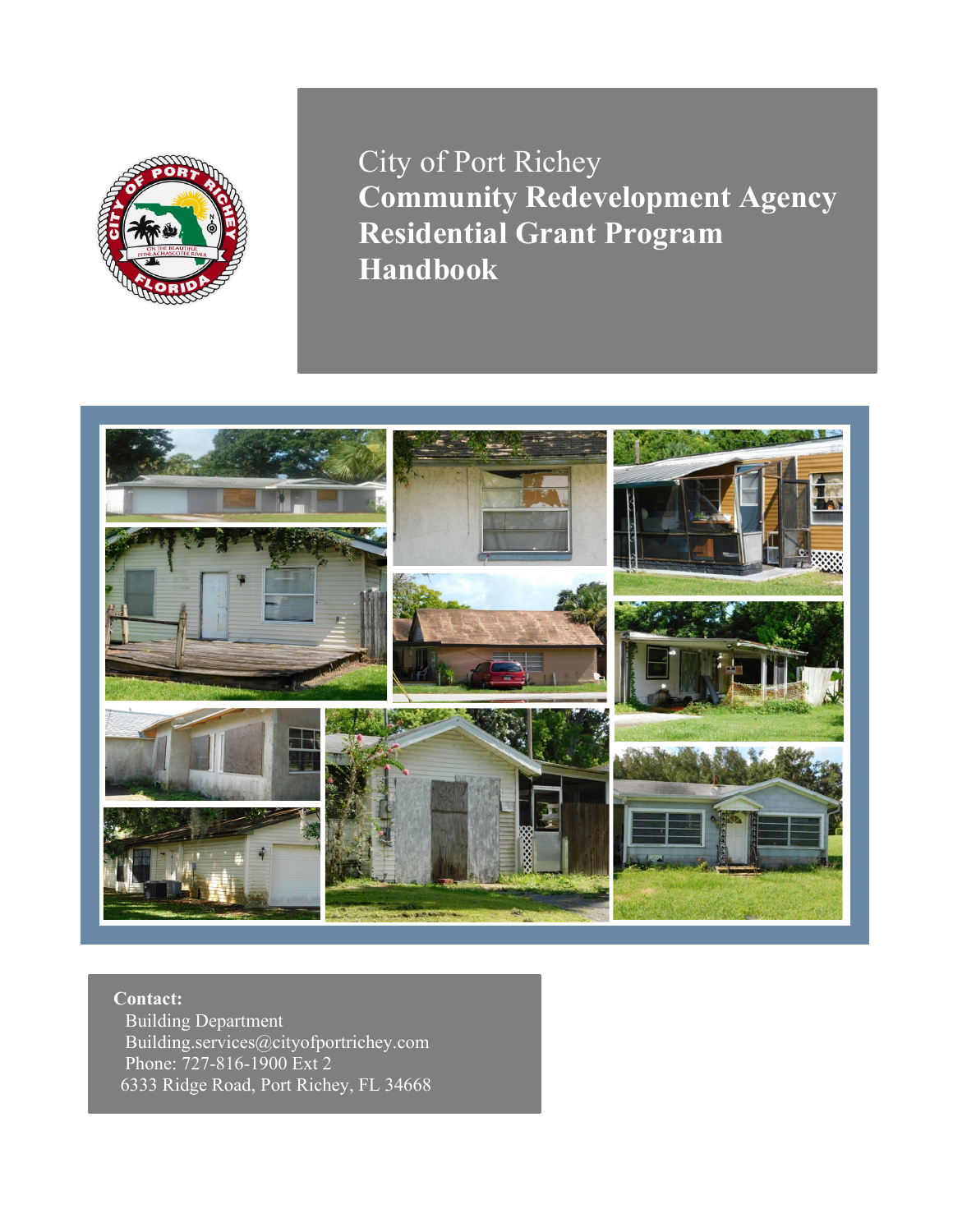# **City of Port Richey Community Redevelopment Agency Residential Grant Program Handbook**

# **Table of Contents**

| Ι.   |  |
|------|--|
| П.   |  |
| III. |  |
|      |  |
|      |  |
|      |  |
| V.   |  |
|      |  |

# Links

Check eligibility: http://search.pascopa.com/

Contractors registered in Pasco County: https://secure.pascocountyfl.net/bccpapa/Opal/Contractors.aspx

Grant Information and Application: http://www.cityofportrichey.com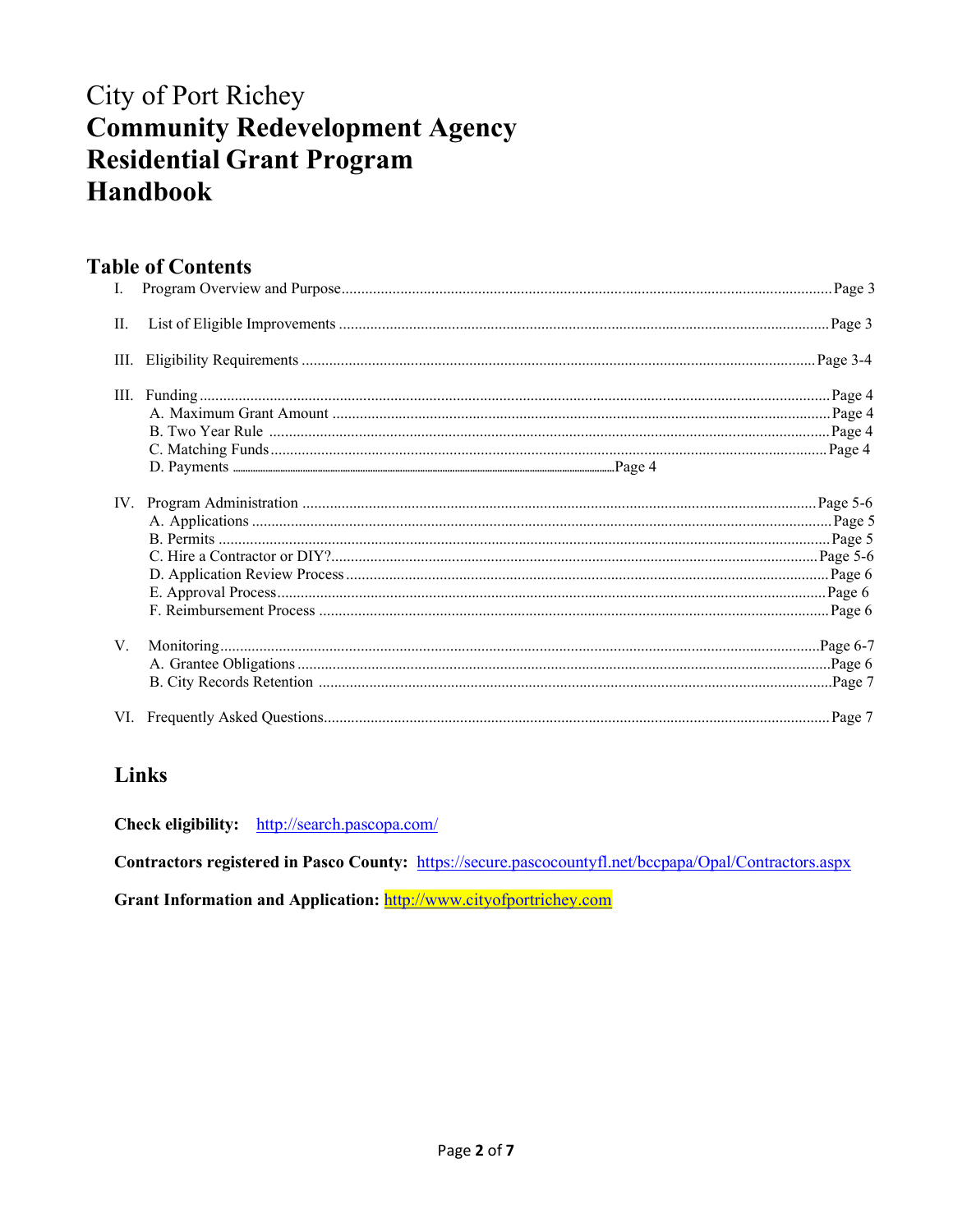# **I. Program Overview and Purpose**

The Residential Grant Program subsidizes improvements to the exterior of homes in the City of Port Richey (See list of eligible improvements). The program promotes residential maintenance by encouraging homeowners to maintain and improve the exterior of their homes.

This handbook was designed to help homeowners decide what type of improvement(s) would be best for their property. Please review the handbook and website links to determine your eligibility for a grant. If you need help getting started, we can point you in the right direction! Contact the Program Administrator at 727-8161900 Ext 2 or [building.services@cityofportrichey.com](mailto:building.services@cityofportrichey.com) between the hours of 8:00am and 4:00pm Eastern Standard Time, Monday through Friday.



# **II. Eligibility Requirements**

In order to be eligible, households must meet requirements 1 through 5 below.

#### **1. Jurisdiction**

The property must be located within the Port Richey City Limits.

Please Note: The home's mailing address is not a reliable indicator of jurisdiction! Addresses may say "Port Richey" when the property is actually located in unincorporated Pasco County.

#### **To determine your jurisdiction:**

- Visit the Pasco County Property Appraiser website at<http://search.pascopa.com/>
- Click "Record Search."
- Type in your address and click "Submit."
- Click on the parcel number to view details.
- Jurisdiction is shown on the left side of the screen.

If you need help finding your jurisdiction, call 727-816-1900 Ext 2 for assistance.

# **2. Household Income**

If the total household income exceeds 80% of Pasco County Area Median Income (AMI), as established annually by the U.S. Department of Housing and Urban Development, matching funds will be required. Proof of income and number of household members will be required to verify household income threshold.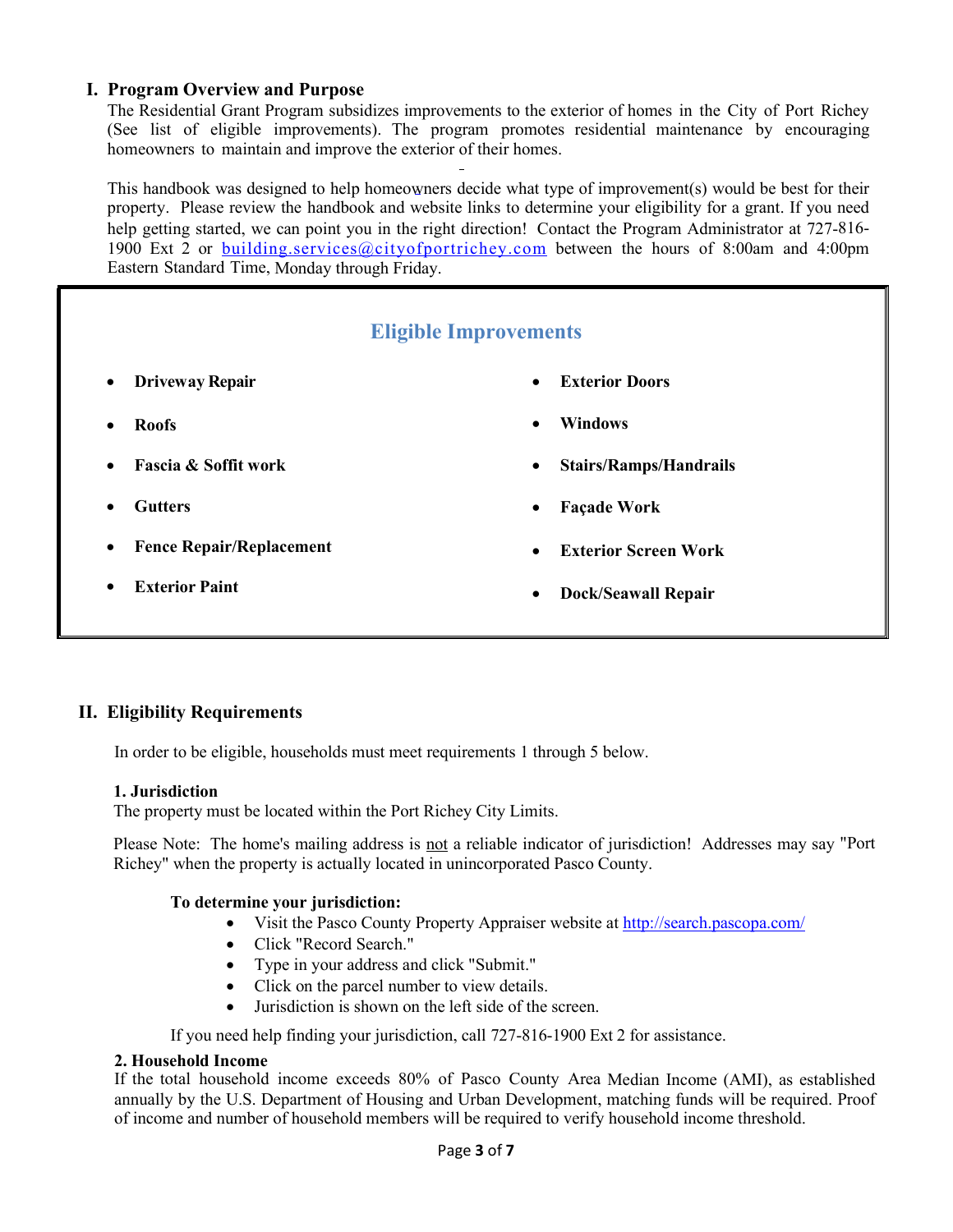| Persons in<br>Household          |          |          |          |          |          |          |          |
|----------------------------------|----------|----------|----------|----------|----------|----------|----------|
| 80% Area<br><b>Median Income</b> | \$35,800 | \$40,900 | \$46,000 | \$51,100 | \$55,200 | \$59,300 | \$63,400 |

### **3. Paid in Full**

You must be up to date on property tax payments and utility payments and have no outstanding liens. The City will complete a record search to verify applicants are in good standing.

#### **4. Owner Occupied**

In order to qualify, properties must be eligible for the Homestead tax exemption, as determined by the Pasco County Property Appraiser.

#### **5. Property Type**

Only single- family homes and duplexes qualify.

#### **III. Funding**

 Projects must be approved for grant funding BEFORE WORK BEGINS! No grant funds will be awarded for unapproved work or projects started prior to grant approval.

#### **A. Maximum Grant Amount**

 The maximum grant amount is \$1,000. Grant funds may be used for more than one project, as long as your total reimbursement request does not exceed \$1,000. Only one application is necessary. Grantees should note the following:

- Applications are accepted on a rolling basis and reviewed/approved in the order received.
- A limited amount of funding is available each fiscal year (October 1 through September 30).
- Funds will be dispersed on a first-come, first-served basis each fiscal year until all available funding has been allocated.
- It is best to submit your application(s) early in the fiscal year.

#### **B. Two Year Rule**

Once a grantee has received their \$1,000 maximum, they will be eligible to apply for a new grant two years from the date of their last reimbursement check (providing the program is still operating and funds are available). Only homeowners that maintain the subsidized improvements will be eligible for additional grants.

#### **C. Matching Funds**

Grant funds shall cover 50% of the cost of materials and/or labor completed by a licensed contractor. For work completed by property owners, grants can cover 50% of the cost of materials only (labor costs for work completed by property owners will not be reimbursed). This stipulation does not apply to households who are under the household median income threshold.

#### **D. Payments**

#### **Grantees must pay the upfront costs of repairs and improvements. All payments to vendors and contractors must be made by personal check, credit card, or debit card only.**

Once the project is complete and has passed final inspections, the grantee must provide a copy of the itemized invoice or receipt and proof of payment.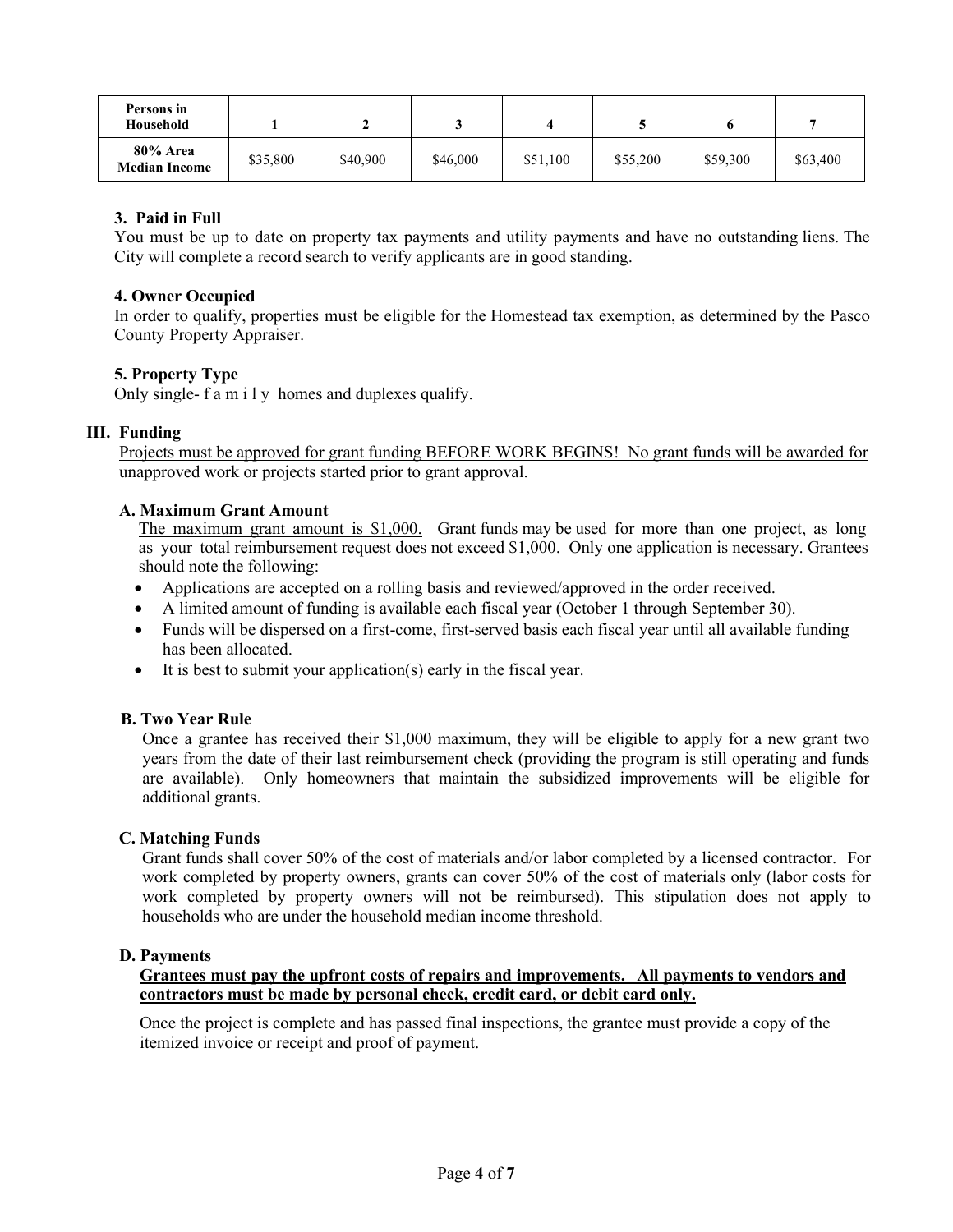#### **IV. Program Administration**

## **A. Applications**

1. Homeowners may download an application from the City's website at www.cityofportrichey.com or pickup an application at City Hall, 6333 Ridge Road. **Call 727-816-1900 Ext 2 to request a grant application by mail, email or hand delivery.**

- 2. Complete applications must include the following:
	- Proof of ownership;
	- Proof of household income (most recent Federal income tax forms and two most recent pay stubs for each working member of the household age 18 or older);
	- Description of the proposed improvement(s);
	- Detailed scope of work and site plan;
	- "Before" photos of the area to be improved ("after" photos will also be required);
	- Minimum of THREE BIDS for any work to be done by a contractor;
	- Estimated materials cost list for work to be completed by the homeowner;

3. Applications are accepted in person at City Hall Monday through Friday from 8:00am to 3:00pm. Homeowners must complete and sign the grant application (no relatives or friends); contractors are only required to sign the application if a contractor will be completing the work. Applications must be complete in order for the City to accept them.

4. Grant applications are accepted on a rolling basis and reviewed in the order received. A limited amount of funding is available each fiscal year, from October 1 through September 30. It is best to apply for a grant early in the fiscal year.

#### **B. Permits**

Per State law,<sup>2</sup> building permits may be issued only to:

- the owner occupant of a property who will continue to own and occupy the property for at least
	- o 12 months after the work is completed
	- o OR
- a licensed contractor specializing in the requested improvement.

Owners of rental properties may NOT pull permits for properties at which they do not reside.

It is the homeowner's responsibility to ensure that any necessary permits are in place and any permit fees are paid before work begins. It may take up to 30 days to receive a permit. It's best to apply for permits immediately after applying for a reimbursement grant, so that work can be completed within the allowed timeframe.

Permit applications are available at the Building Department office at City Hall, 6333 Ridge Road. **For information about permits, contact the permit staff at 727-835-1099.**

#### **C. Hire a Contractor or DIY?**

1. Contractors

In order to work on grant funded projects, contractors must be licensed by the State of Florida and registered with Pasco County. Homeowners may view the Pasco County's contractor database: <https://secure.pascocountyfl.net/bccpapa/Opal/Contractors.aspx>

<sup>2</sup> Florida State Statute 489.103.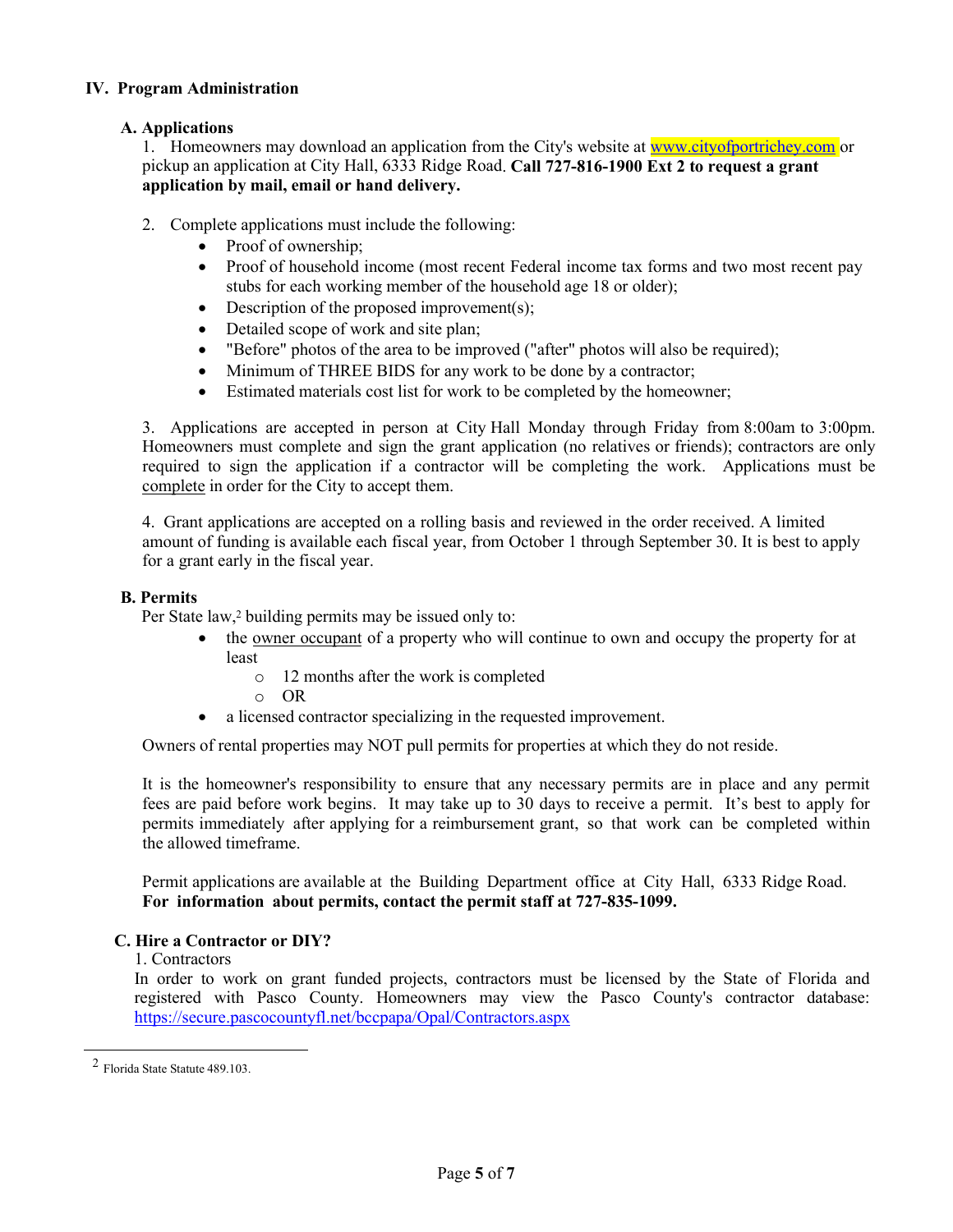#### 2. Homeowners

Work not requiring a license or permit may be completed by the property owner if desired. In these cases, the property owner assumes all responsibility for the project (e.g. obtaining the proper permits and scheduling inspections). There will be no reimbursement for labor completed by the property owner or for major tool purchases. The reimbursement will be for materials only.

#### **D. Application Review Process**

Complete applications will be reviewed to determine if your property and your household qualify.

The property must be within Port Richey's City limits. Data from the Pasco County Property Appraiser will be used to determine the jurisdiction and assessed value and to verify the property is considered your Homestead.

To find this information, visit<http://search.pascopa.com/>

Data from the Pasco County Tax Collector will be used to determine whether you have delinquent property tax bills. You can check this a[t https://pasco.county-taxes.com/public](https://pasco.county-taxes.com/public)

#### **E. Approval Process**

Applicants approved for a grant will be notified by the City approximately one week after submitting a complete application.

For projects requiring permits, the grantee or their contractor can apply for the necessary permits. Grantees must notify City staff at 727-835-1100 when their permit has been picked up.

Homeowners must complete work within 60 days from the date of commencement.

Once work has been completed, projects requiring permits must pass a final inspection by a City building inspector. Grantees must notify the Program Administrator at 727-809-1583 when the final inspection is passed.

All projects must undergo an inspection by the Program Administrator to verify the improvements are consistent with the approved work plan. If work is found to be incomplete and/or in violation of the building code, or if the final project differs significantly from the approved work plan, the homeowner will have 30 days to cure the problem (at their own expense), or risk losing their reimbursement.

#### **F. Reimbursement Process**

If/when the work passes all inspections, homeowners must submit receipts and proof of payment (copies/ printouts of checks or itemized credit or debit card statements). A signed Federal W-9 form must also be submitted.

Once a complete reimbursement request is received, a requisition is submitted by the Program Administrator to the City's Finance Department. The reimbursement check will be issued to the homeowner within 30-60 days.

The City Finance Department will issue a Federal 1099 tax form to each Grantee at the end of the year before the IRS deadline. The money will be recorded as a grant.

#### **V. Monitoring**

## **A. Grantee Obligations**

1. Ownership- Grantees must continue to own the property for a minimum of two years after the reimbursement check is issued.

2. Maintenance- **All grant funded improvements, must be maintained for at least two years** after